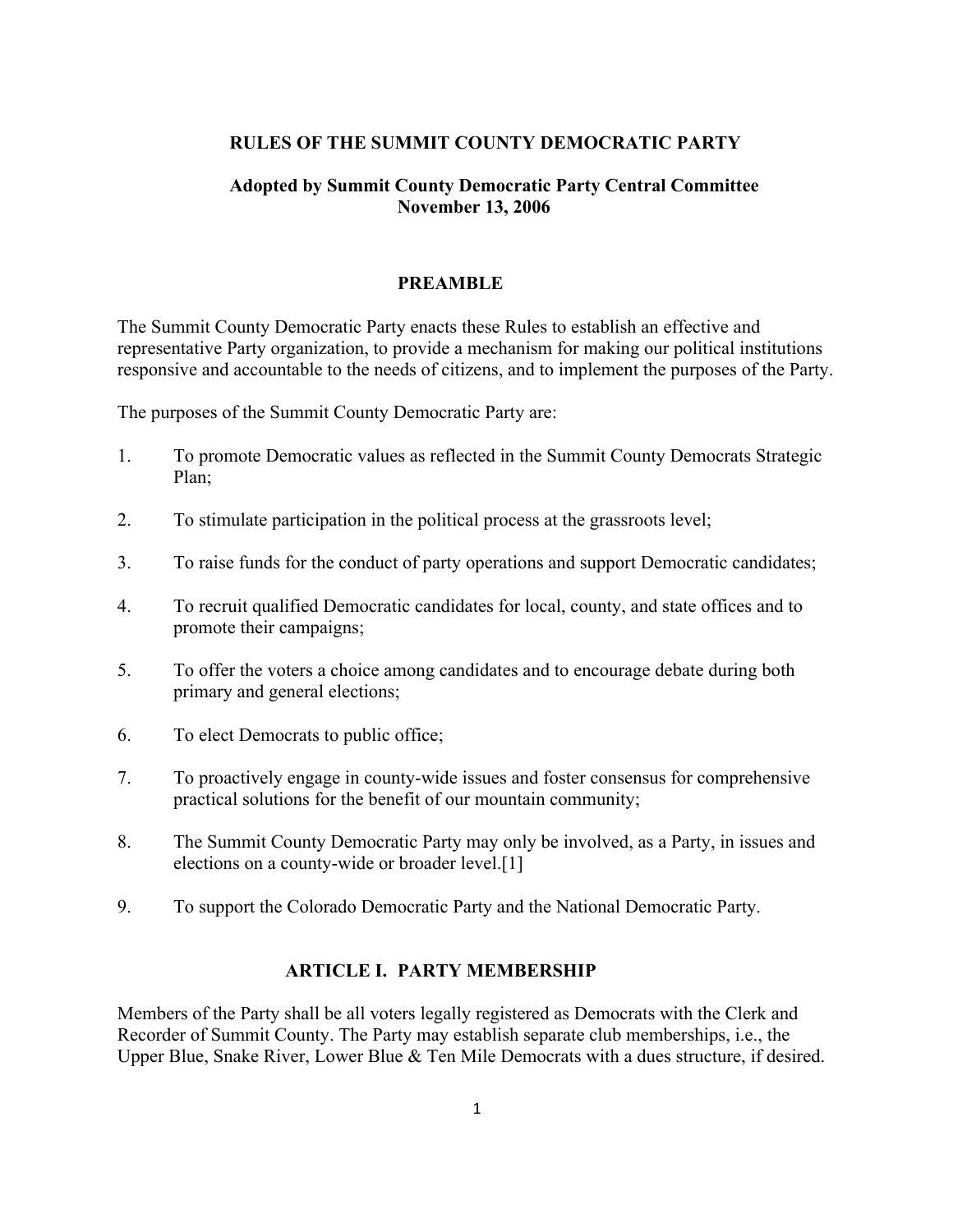### **ARTICLE II. STRUCTURE**

The Summit County Democratic Party will be divided into four districts based on membership in contiguous groups of precincts. These districts are:

Upper Blue Precincts 1 - 5

Snake River Precincts 6 - 9

Lower Blue Precincts 10 - 14

Ten Mile Precincts 15 - 17

# **ARTICLE III. PARTY OFFICERS**

A. OFFICERS DESIGNATED. The following Party officers shall be elected at the biennial organizational meeting of the Central Committee for a term of two (2) years. The Party will strive to achieve diversity of leadership among its Officers and Committee leaders.

- 1. Chair
- 2. First Vice-Chair
- 3. Second Vice Chair
- 4. Secretary
- 5. Treasurer

B. QUALIFICATIONS. All officers must be members of the Summit County Democratic Party. Membership on the Central Committee as a precinct committee person is not a requirement for serving as a Party officer.

- C. DUTIES OF CHAIR. The Chair shall:
	- 1. Serve as the Executive Officer of the Party;
	- 2. Represent the Party officially and publicly as necessary;
	- 3. Preside at all Central and Executive Committee meetings;
	- 4. Carry out the mandate of the Central and Executive Committees;
	- 5. Coordinate all Party activities, with the advice of the Executive Committee;
	- 6. Execute (with the Treasurer or other officers) all contract agreements and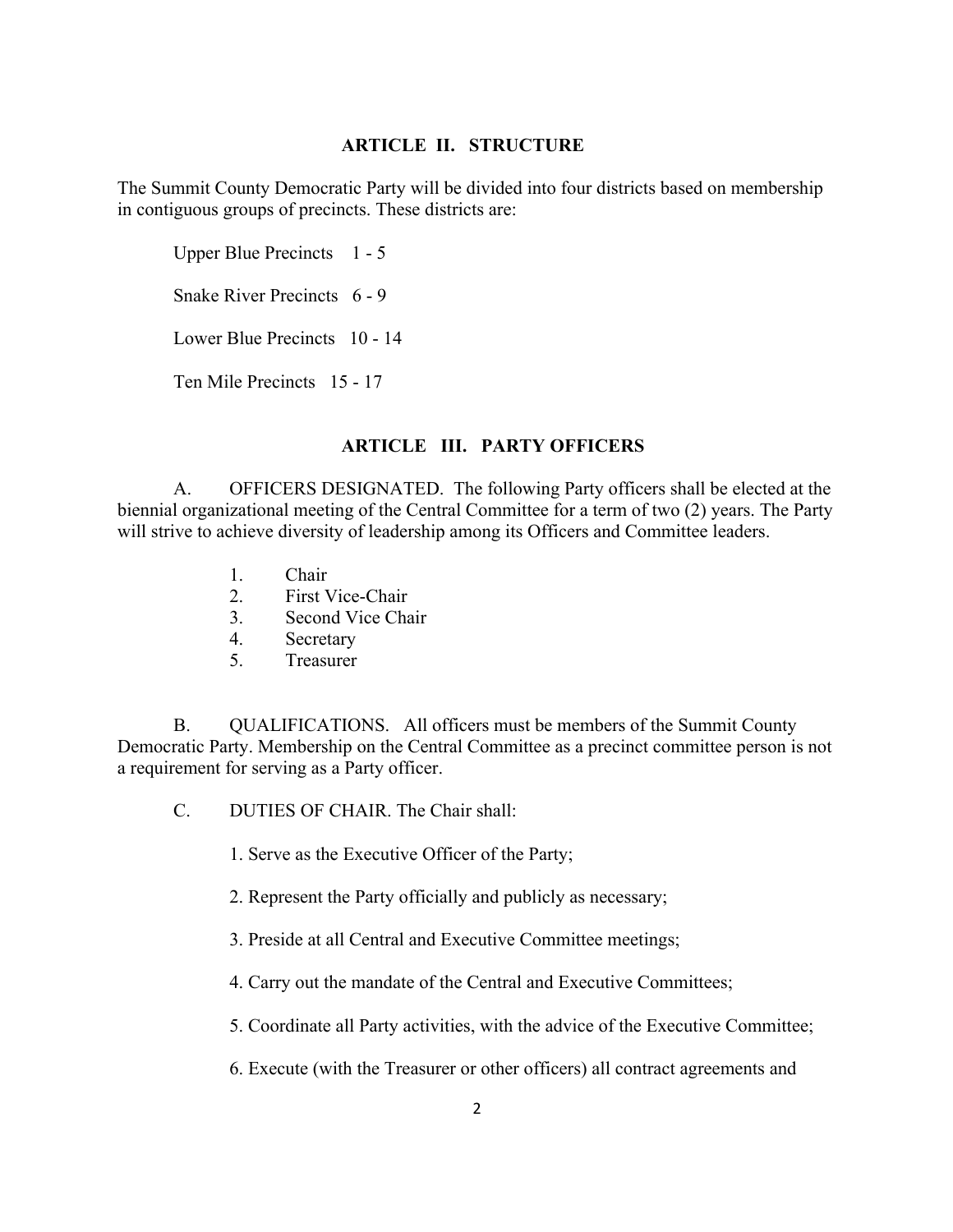funds disbursements, as authorized by the Executive or Central Committee;

- 7. Recruit candidates for elected office;
- 8. Recruit election judges;
- 9. Perform other duties as provided in the rules and regulations of the Colorado Democratic Party and in these Rules.
- D. DUTIES OF VICE-CHAIRS. The Vice Chairs shall:
	- 1. Act as liaison between County Districts and the Executive Committee;
	- 2. Assist and provide guidance to District Chairs in the performance of their duties;
	- 3. Assist the Chair in all duties;
	- 4. Preside at any meeting of the Central or Executive Committee in the absence of the Chair;
	- 5. Assist in recruiting Party workers and in filling vacancies in their respective Districts;
	- 6. Perform other duties as requested by the Chair.

### E. DUTIES OF SECRETARY. The Secretary shall:

- 1. Be responsible for minutes for all Central and Executive Committee meetings;
- 2. Maintain the minutes for standing committee meetings;
- 3. Provide copies of minutes before the next meeting to the appropriate committee chair;
- 4. Be responsible for distributing Party communications as requested by the Chair or as otherwise designated by these Rules;
- 5. Keep up-to-date records of all Executive, Central and standing committee members.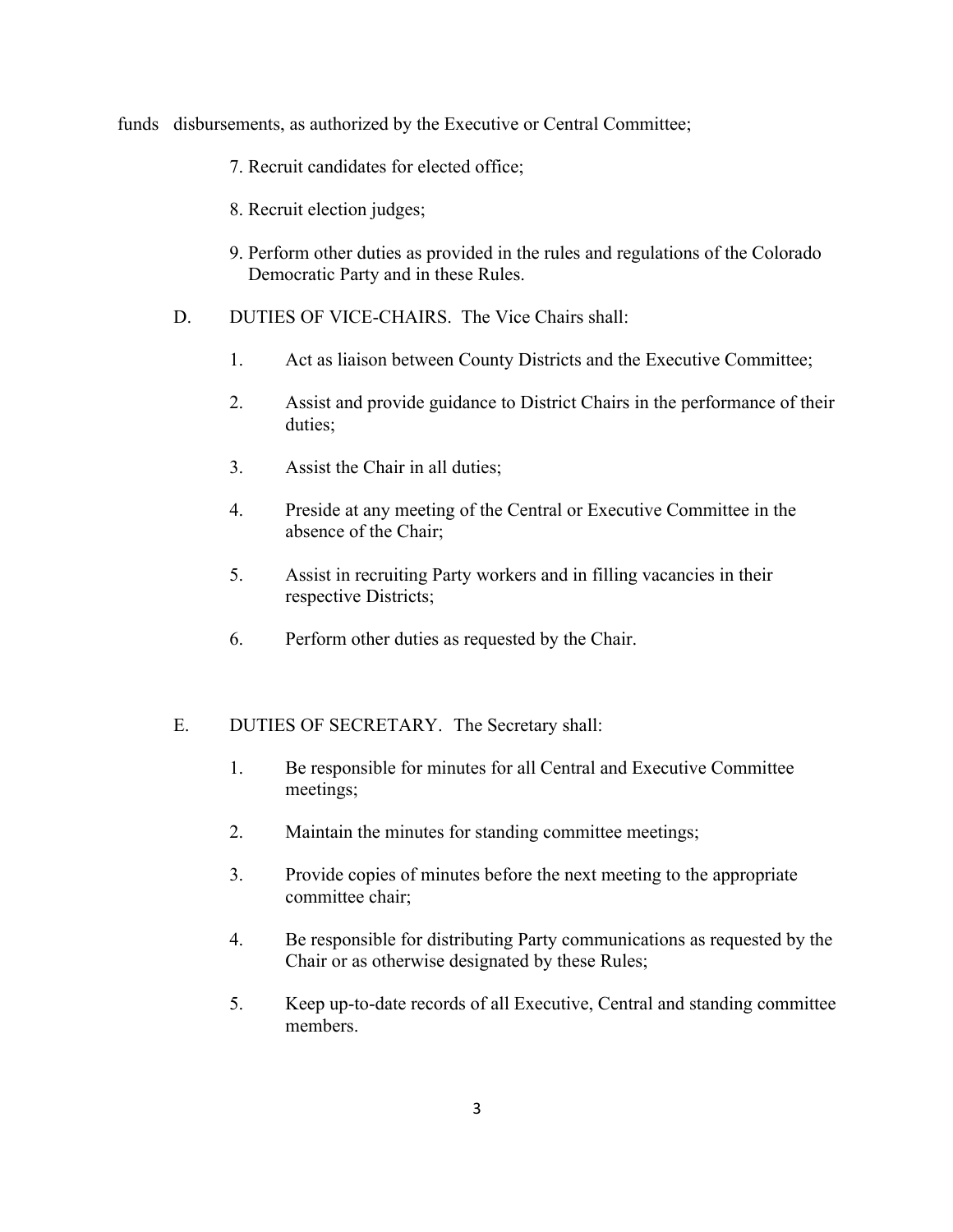# F. DUTIES OF TREASURER. The Treasurer shall:

- 1. Serve as the Chief Financial Officer (CFO) of the Party;
- 2. Collect, handle and safeguard all funds;
- 3. Maintain all financial records and balance all bankbooks;
- 4. Prepare financial statements for regular Executive Committee meetings;
- 5. Prepare and file all financial reports as required by law;
- 6. Participate on the County Finance and Events Committee and have a vote on it;
- 7. Prepare financial statements for distribution to all Central Committee members at least once each year;
- 8. Prepare a proposed budget for the Party;
- 9. Transmit required payments to the State Democratic Party;
- 10. Pay all bills of the Party after the following conditions are met:

a.) The expenditures are contained in the annual budget, and are approved by the appropriate committee chair and the Treasurer;

#### OR

- b.) The bills are approved by a 2/3 vote of the Executive Committee.
- 11. Keep committee chairs informed of the progress of the annual fund raising efforts and keep all expenditures in line with the actual money available;
- 12. Arrange for periodic audits of Party funds as directed by the Executive Committee.

### **ARTICLE IV. CENTRAL COMMITTEE**

A. DUTIES AND POWERS. The Central Committee shall be the governing body of the Party, except when the County Assembly is in session. The Central Committee shall be vested with all of the power and authority granted by these Rules, the rules of the Colorado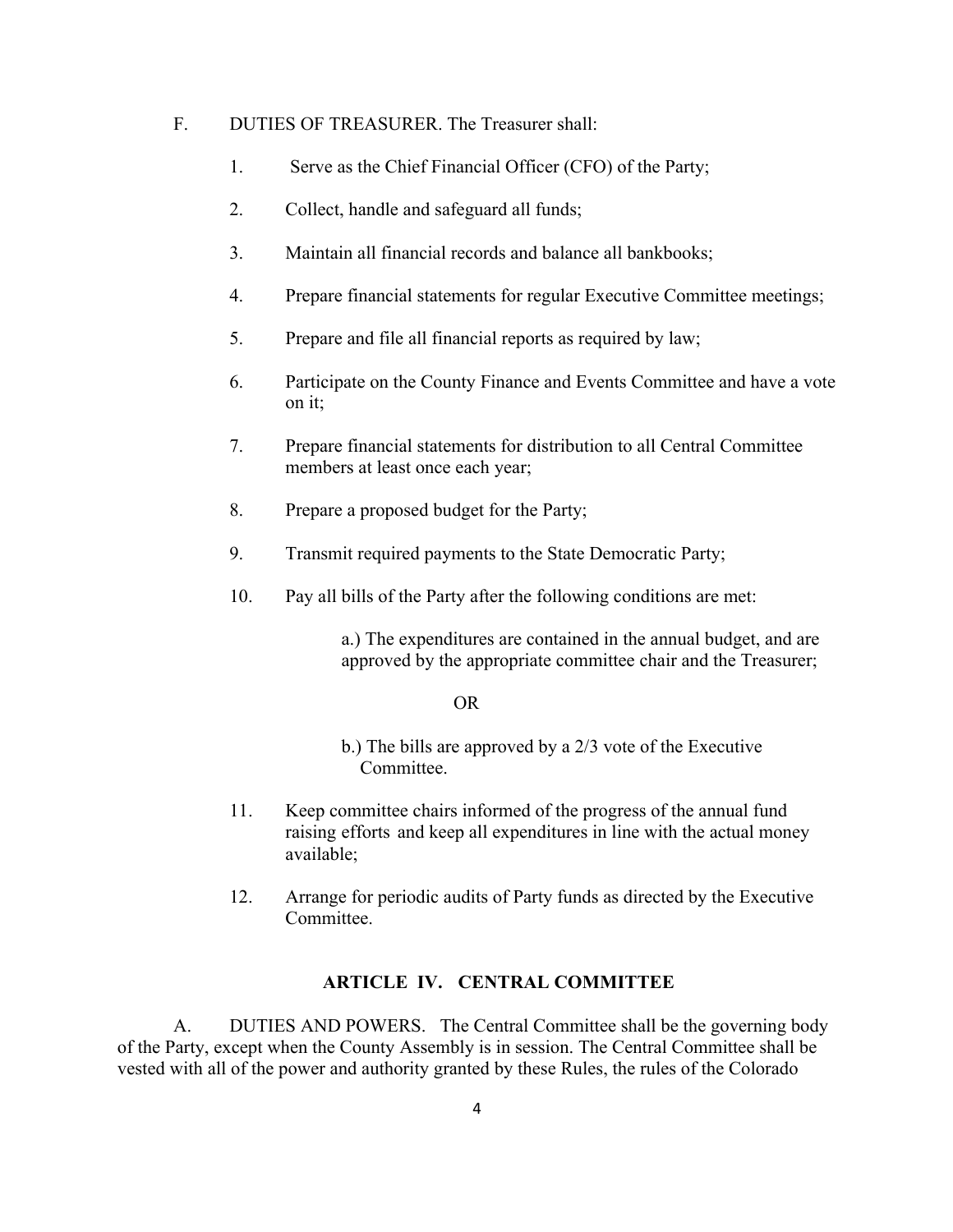Democratic Party and State law.

Such authority shall include the power to elect Party officers, adopt an annual budget, appropriate funds for specific candidates, adopt and amend Party rules, and pass resolutions endorsing positions on specific issues.

- B. MEMBERSHIP. The Central Committee shall consist of the following persons:
	- 1. Two (2) committee persons from each precinct in Summit County elected in the manner provided by the rules of the Colorado Democratic Party and State law;
	- 2. Elected Party officers, who shall also serve as Executive Committee officers;
	- 3. One District Chair from each of the four (4) County Districts;
	- 4. All other members of the Executive Committee;
	- 5. Elected County, State, or National public officials when members of the county party.

C. VOTING. Each member of the Central Committee shall be entitled to one (1) vote. A person holding offices or positions on the Central Committee shall not be entitled to more than one (1) vote, excluding proxies.

D. TERM OF OFFICE. The term of office of each member of the County Central Committee shall be two (2) years.

E. COUNTY DISTRICT CHAIRS. The precinct committee persons from each of the precincts comprising a county district shall elect a Chair from their District at the biennial organizational meeting. Each District Chair shall serve as a voting member of the Central and Executive Committees.

The duties of the District Chairs are as follows:

- 1. Recruit and organize workers and precinct committee people within their respective Districts;
- 2. Supervise committee precinct people within their respective Districts and work with them to fill vacancies;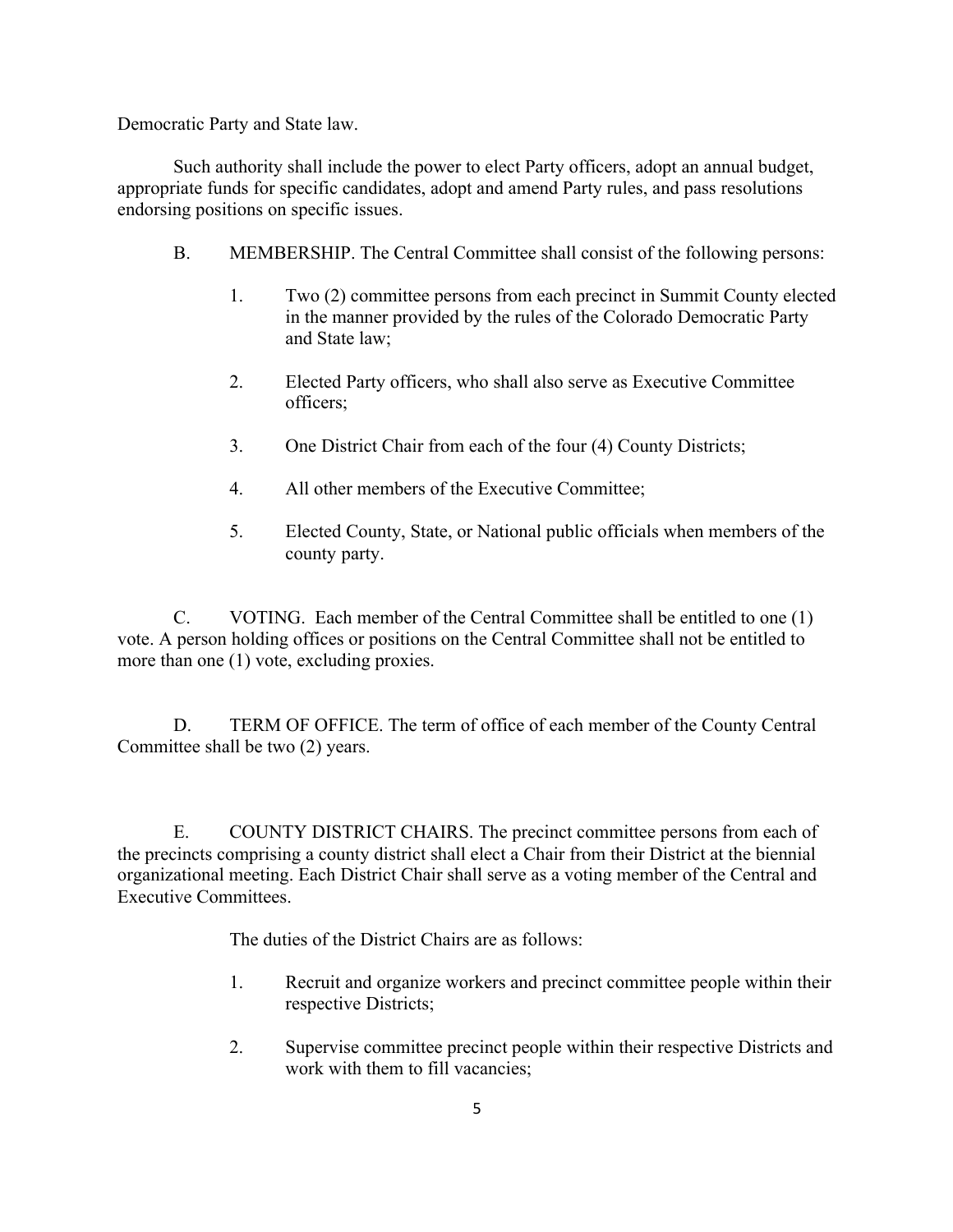- 3. Conduct fund-raising drives and canvasses as determined by the Central and/or Executive Committees;
- 4. Represent the viewpoints of the people from their respective Districts;
- 5. Work with the Finance Committee on all fund-raising activities in their respective Districts;
- 6. Give notice of and endeavor to conduct at least four (4) meetings per year of the committee people and Democratic voters in their respective Districts.

# F. PRECINCT COMMITTEE PEOPLE.

As duly elected representatives of the Democratic Party, precinct committee people have the privilege and responsibility of representing the Democrats residing in their precinct at all meetings of the Central Committee.

Duties of precinct committee people are as follows:

- 1. Attend meetings of the Central Committee;
- 2. Support the nominees of the Party;
- 3. Recruit Party workers in their precincts and direct their Party activities within the precinct;
- 4. Distribute and/or supervise the distribution of Party literature within the precinct;
- 5. Conduct and/or cause to be conducted all drives and canvasses within the precinct requested by the Central and Executive Committees;
- 6. Notify all Democrats living in the precinct of the time, place and date of the precinct caucus.
- 7. Maintain and/or cause to be maintained, a database of all Democrats residing in their precinct.
- 8. Organize Get Out The Vote (GOTV) efforts.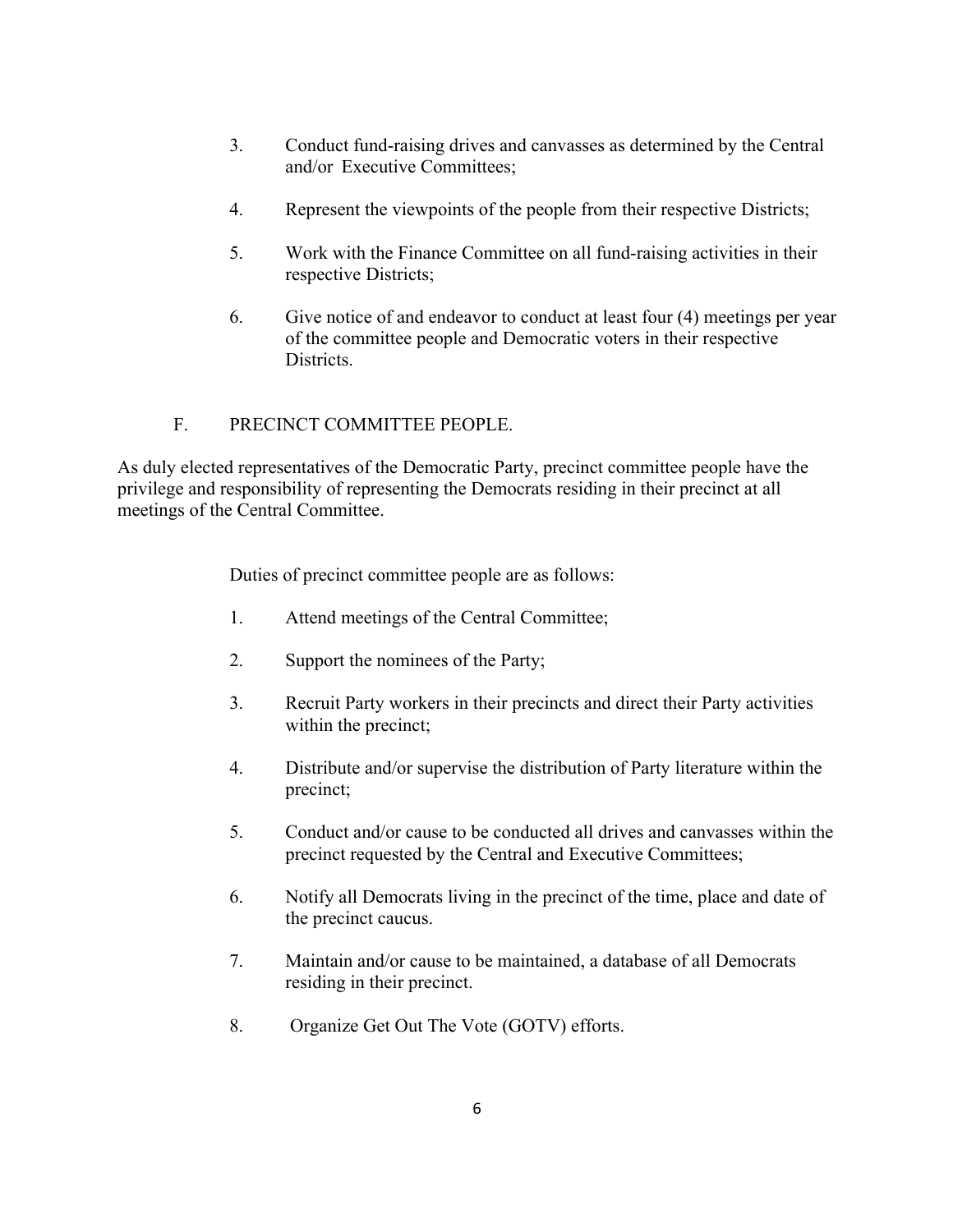### **ARTICLE V. EXECUTIVE COMMITTEE**

A. DUTIES AND POWERS. The Executive Committee shall advise and assist the Chair in the management of all Party activities.

The Executive Committee shall be vested with all of the power and authority granted by these Rules, the rules of the Colorado Democratic Party and State law, or delegated by the Central Committee. Such authority shall include the power to authorize unanticipated and unbudgeted Party expenditures; support political campaigns; direct fund raising activities, voter canvasses and registration drives; and to pass resolutions in the name of the Executive Committee endorsing positions on specific issues.

The Executive Committee shall be responsible for determining the date, time and place of Precinct Caucuses, County Assemblies and Conventions and making all necessary preparations for these meetings.

B. MEMBERSHIP. All members of the Executive Committee must be members of the Summit County Democratic Party. Membership on the Central Committee as a precinct committee person is not a requirement for serving on the Executive Committee.

The Executive Committee shall consist of the following persons:

- 1. Elected Party officers, who shall also serve as Executive Committee officers;
- 2. District Chairs;
- 3. The Counsel and Chairs of all standing committees appointed by the County Party Chair;
- 4. Bonus members of the State Central Committee;
- 5. Members appointed by the County Chair pursuant to State Party rules.
- 6. State Party Bonus members appointed by the Central Committee.

C. VOTING. Each member of the Executive Committee shall be entitled to one (1) vote. Unless otherwise provided by these Rules, decisions of the Executive Committee shall be by majority vote.

### **ARTICLE VI. COUNSEL AND STANDING COMMITTEES.**

The County Chair shall appoint the Counsel, if such position is established. The County Chair shall also appoint the Chairs of any standing committees that are established. Such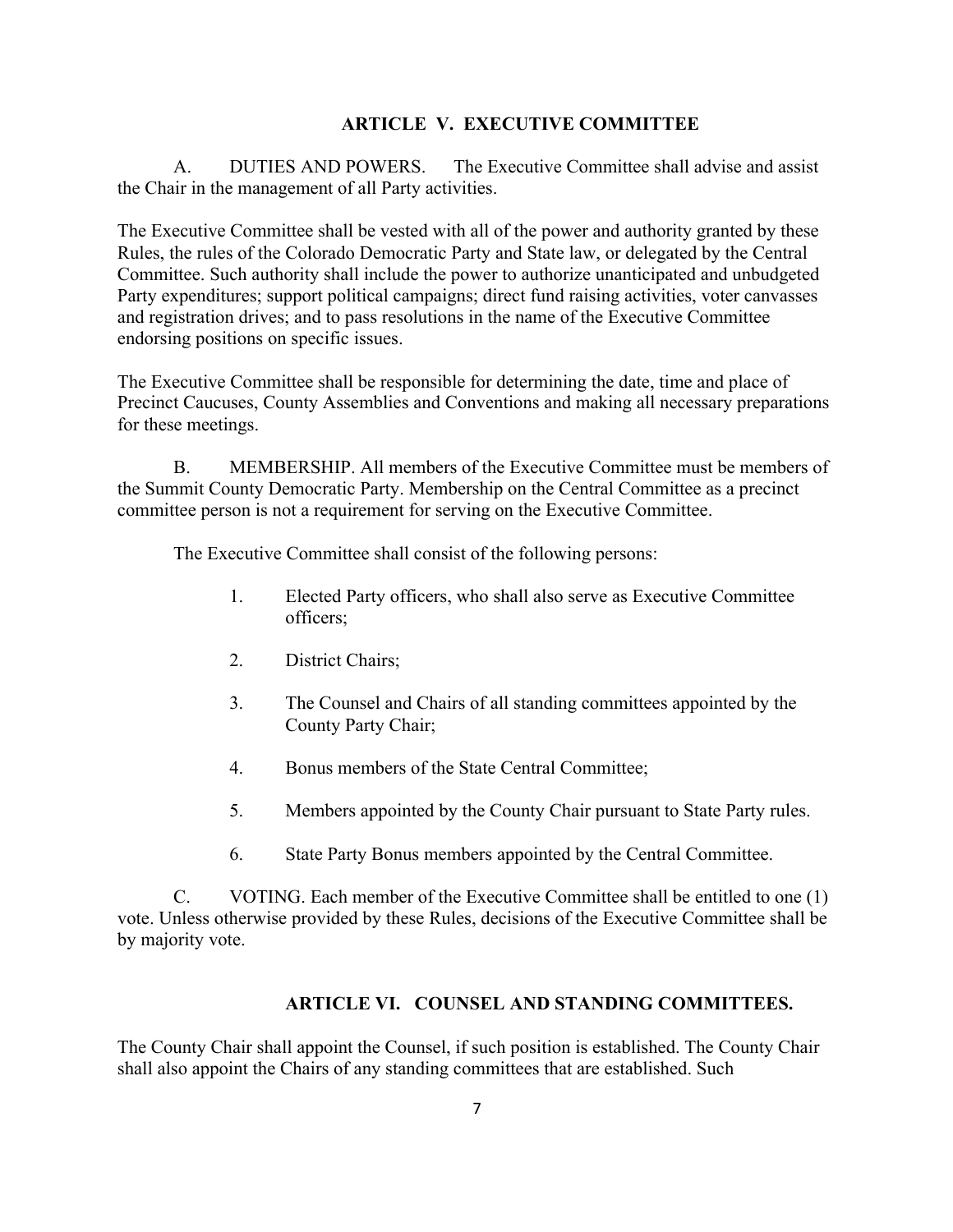appointments are subject to the approval of the Executive Committee.

A. COUNSEL. The Party Counsel, if established, may solicit other Party members for assistance, as necessary.

# B. FINANCE AND EVENTS COMMITTEE

1. The Treasurer shall be a member of the committee. The Executive Committee may appoint additional members;

2. Shall plan, organize, and operate Party fund-raising activities and shall schedule and organize other Party activities and gatherings.;

3. Shall coordinate County Party participation in Democratic campaign activities.

4. Shall advise and assist the Party Treasurer as requested in the performance of his/her duties.

# C. PUBLIC RELATIONS

1. Shall consist of the Party Secretary and such other members as appointed by the Executive Committee;

2. Shall be in charge of communications within the Party;

3. Shall maintain regular contact with key people in the local media, service groups, State Party leadership, etc;

4. Shall coordinate press releases and publicity with Party candidates and committees; however, the Publicity Committee will not assist candidates during contested primary elections;

5. Shall publish a newsletter no less than twice each year for distribution to County Democrats.

## D. PLATFORM COMMITTEE

1. Shall consist of all elected Democratic County public officials and such other members as appointed by the Executive Committee;

2. Shall meet no less than quarterly to study local, state, national, and international political issues and propose positions on those issues for adoption by the Party;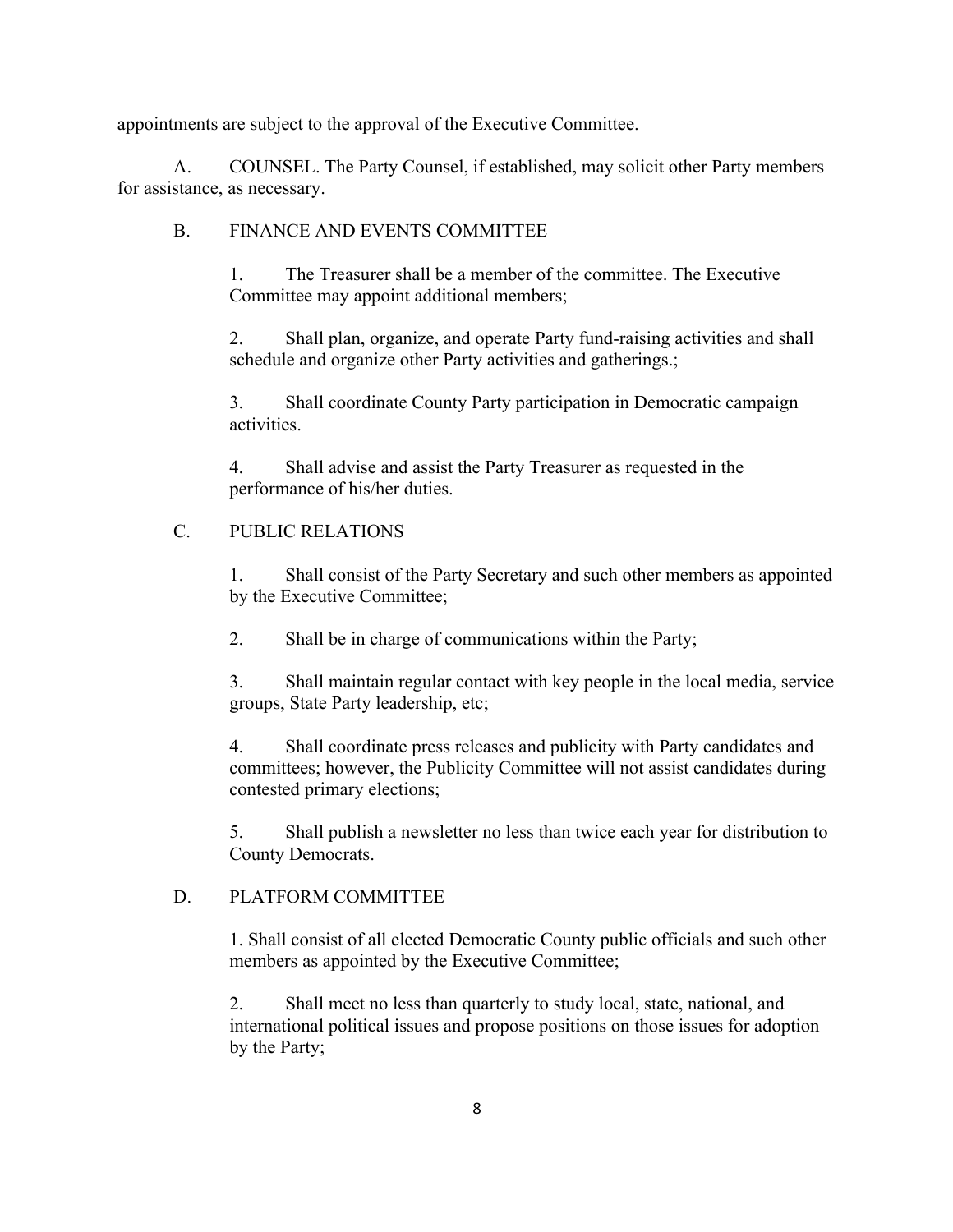3. Shall explain the Party's adopted positions on issues through public forums, the media, before governing bodies, et al;

4. Shall develop a County platform and positions on State and National platforms for discussion and adoption at each County Assembly;

5. Shall designate representatives to attend local public meetings relevant to issues of countywide significance.

### E. LEGISLATIVE AFFAIRS AND ISSUES

1. Shall follow County, State, and National legislative activities and report on these to the Party membership;

2. Shall recommend to the Executive Committee actions and positions to be taken on behalf of the County Party;

3. Shall prepare and present background information and legislative activity on major current issues.

## F. CANDIDATES COMMITTEE

1. Shall search for Democratic candidates to put forth for all local and county elected offices;

2. Shall coordinate with other Democratic Party organizations to seek suitable candidates for various District and State offices.

## G. RULES COMMITTEE

1. Shall be responsible for providing interpretations of all questions or issues associated with applicability and meaning of relevant rules.

## H. CREDENTIALS COMMITTEE

1. Shall be responsible for determining eligibility of all participants in applicable processes.

I. OTHER COMMITTEES: The Chair, with the approval of the Executive Committee, may appoint other ad hoc committees as may be necessary from time to time, such as a Voter Services Committee.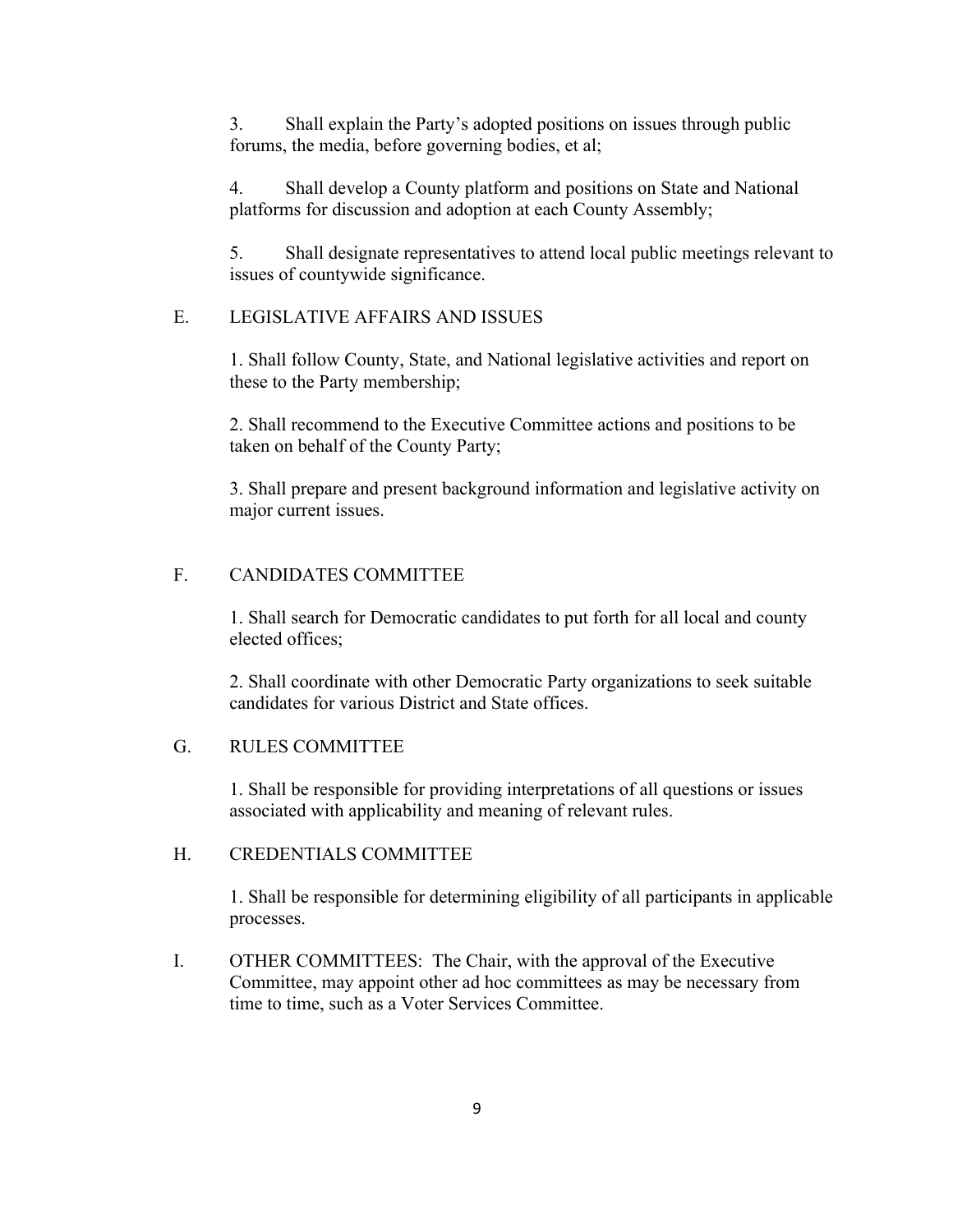### **ARTICLE VII. VACANCIES.**

A vacancy shall exist when any of the following persons resigns, moves from his/her jurisdiction, dies, or is removed from his/her position. Such vacancies shall be filled in the manner specified below for each vacant position.

A. PRECINCT COMMITTEE PEOPLE. The Central Committee shall fill a vacancy in a precinct committee person position within thirty (30) days of its occurrence. The person selected to fill the vacancy shall be a resident of the precinct in which the vacancy exists.

B. CENTRAL COMMITTEE. A vacancy in the Central Committee shall be filled within thirty days of its occurrence by the remaining members of the Central Committee.

C. EXECUTIVE COMMITTEE.

1.District Chairs. A vacancy in a District Chair position shall be filled within forty-five (45) days of its occurrence by the precinct committee persons from the District at a meeting called for that purpose or, failing that, by the County Chair after consultation with precinct committee persons and the approval of the Executive Committee.

2. Other Members. The County Chair, with the approval of the Executive Committee, shall fill all vacancies of chairmen of standing committees or other at-large members within thirty (30) days of the occurrence of any such vacancy.

D. COUNTY CHAIR. The County Executive Committee shall fill a vacancy within thirty (30) days at a meeting called by a Vice-Chair, or in the absence of a Vice-Chair, by the Secretary. Notice of the meeting shall be issued within ten (10) days of the occurrence of the vacancy. Such appointment must be affirmed by the Central committee within sixty (60) days of said vacancy. Any person appointed to fill the vacancy shall hold office until the next biennial meeting of the County Central Committee.

E. OTHER PARTY OFFICERS. The County Chair will nominate and the Executive Committee shall fill a vacancy occurring in any of the party officer positions. Any person appointed to fill the vacancy shall hold office until the next biennial organizational meeting of the County Central Committee.

F. COUNTY COMMISSIONER. The Central Committee, acting as the Vacancy Committee, shall fill vacancies occurring in the office of County Commissioner in the manner provided by State law.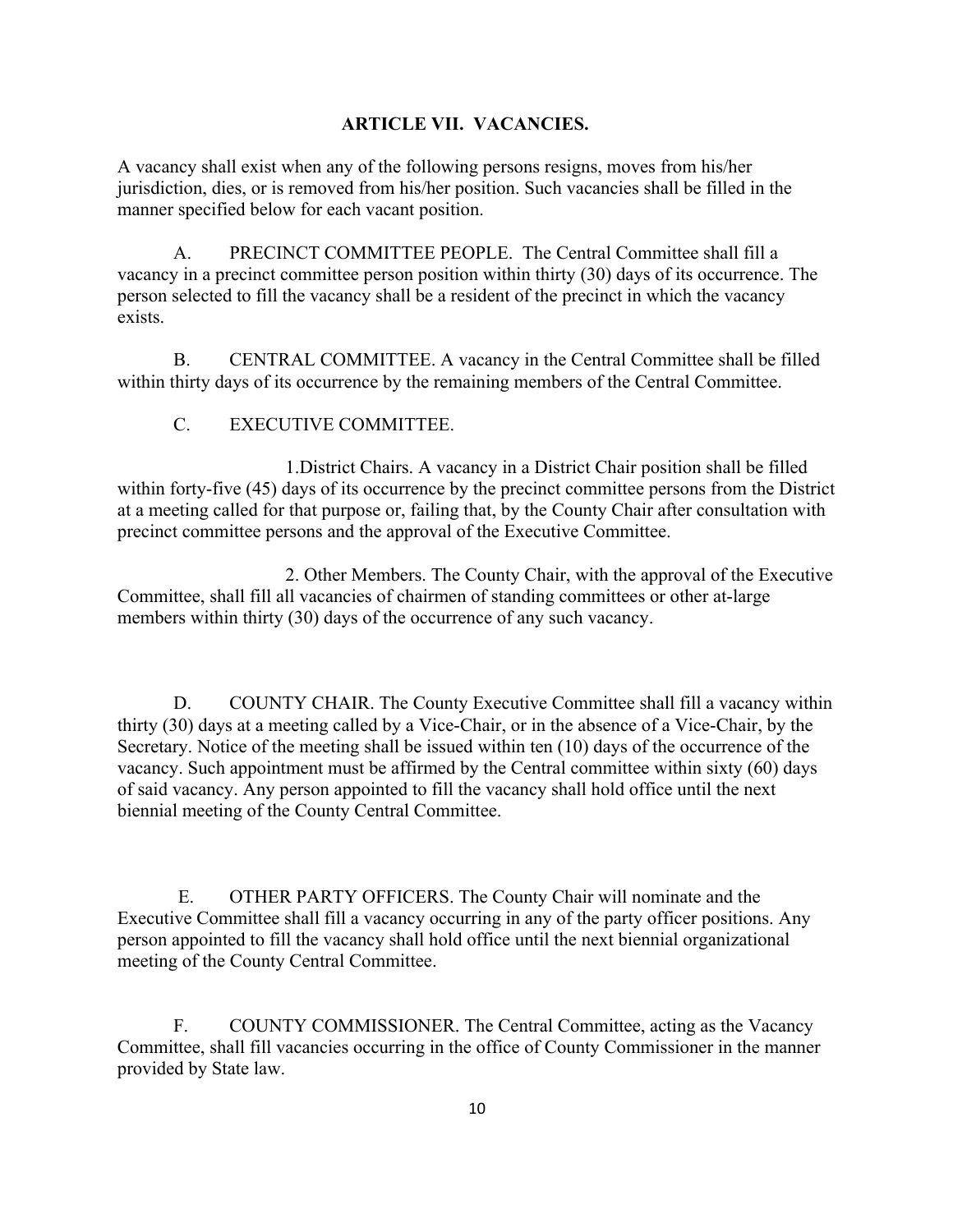G. PROCEDURE. Written notice of the vacancy existing, and the date, time and place of the meeting where the vacancy will be filled shall be given to all members of the committee charged with filling a vacancy at least ten (10) days prior to said meeting.

## **ARTICLE VIII. REMOVALS**

### A. REASONS FOR REMOVAL.

1. Party officers, Central Committee members, other members of the Executive Committee, members of standing committees, and precinct committee people may be removed for cause, including, but not limited to, the following reasons:

- a.) Willful and intentional conduct in violation of these Rules, or state and national Party rules;
- b.) Failure to fulfill the responsibilities of office, or failure to perform effectively the duties of office.

2. Party officers, Central Committee members, other members of the Executive Committee, members of standing committees, and precinct committee persons shall be removed after a conviction of a felony or a crime of moral turpitude. [After rehabilitation, the former member may appeal and be reinstated by a 2/3 vote of the full applicable Committee.]

B. PROCEDURE FOR REMOVAL OF OFFICERS, MEMBERS OF THE CENTRAL COMMITTEE or MEMBERS OF THE EXECUTIVE COMMITTEE.

1. At least one-third (1/3) of the members of the Executive Committee or onehalf (1/2) of the members of the Central Committee must sign and submit a written Statement of Charges to the highest ranking Party officer who is not named in the Statement of Charges. The Statement of Charges shall contain the grounds for removal.

2. Upon receipt of the Statement of Charges, the officer in receipt, shall send to the accused member by registered mail, a copy of the Statement of Charges and a letter stating that the accused member may either resign or have a hearing, by way of motion for removal, at the next regularly scheduled meeting of the Central Committee, or at a meeting scheduled specifically for the hearing.

3. If the accused member does not resign, the officer in receipt of the Statement of Charges shall send a copy of the Statement of Charges to all the members of the Central Committee, along with a notice of the Central Committee meeting. The accused member shall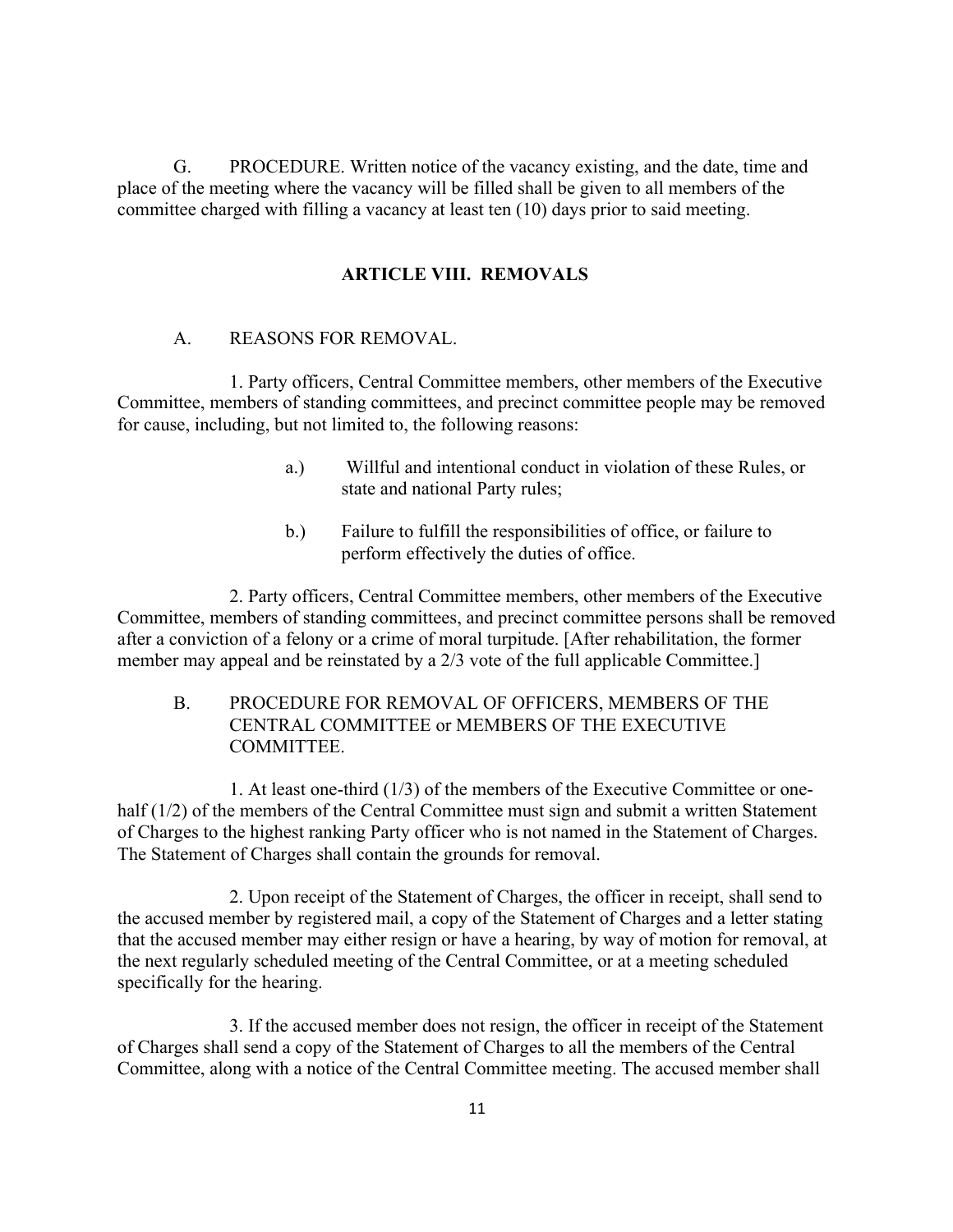be afforded such meeting no later than thirty (30) days from the delivery of a request for a hearing.

4. At the meeting of the Central Committee, the accused member shall be provided an opportunity to respond to the Statement of Charges. After such hearing, upon a motion for removal made by one of the signatories to the Statement of Charges, the accused member of may be removed by a two-thirds (2/3) vote of all members present and voting.

5. Any officer or any other member may appeal his/her removal at the next meeting of the Central Committee. A two-thirds (2/3) vote is required to reinstate the officer or other member. Any reinstated person shall assume his/her office at the conclusion of the voting.

6. If an officer or any other member is removed, the position shall be declared vacant and filled in the manner provided for in these Rules.

# C. PROCEDURES FOR REMOVAL OF PRECINCT COMMITTEE PEOPLE, ELECTED PUBLIC OFFICIALS, MEMBERS OF STANDING COMMITTEES.

1. The Executive Committee shall have the power to remove by a two-thirds (2/3) vote of all members any precinct committee person or elected public official from the Central Committee or any member of a standing committee for the reasons set forth in this Article. Removal of such persons shall be based upon a Statement of Charges signed by any member of the Central Committee and submitted to the Party Chair. The Statement of Charges shall contain the grounds for removal.

2. Upon receipt of the Statement of Charges, the Party Chair shall send to the person charged, by registered mail, a copy of the Statement of Charges, together with a notice of the meeting at which the charges will be considered. The person charged shall also be informed in writing that he/she may either resign or have a hearing, by way of a motion for removal.

3. If the person charged does not resign within ten (10) days of his/her receipt of the letter, a copy of the Statement of Charges and a notice of the meeting at which the charges will be considered shall be sent to all members of the Executive and Central Committees.

4. At the meeting of the Executive Committee, the person charged shall be afforded an opportunity to respond to the Statement of Charges. After such hearing, upon a motion for removal, the person charged may be removed by a two-thirds (2/3) vote of all members of the Executive Committee.

5. If a precinct committee person, elected public official, or a member of the standing committee is removed by the Executive Committee, that person may file a written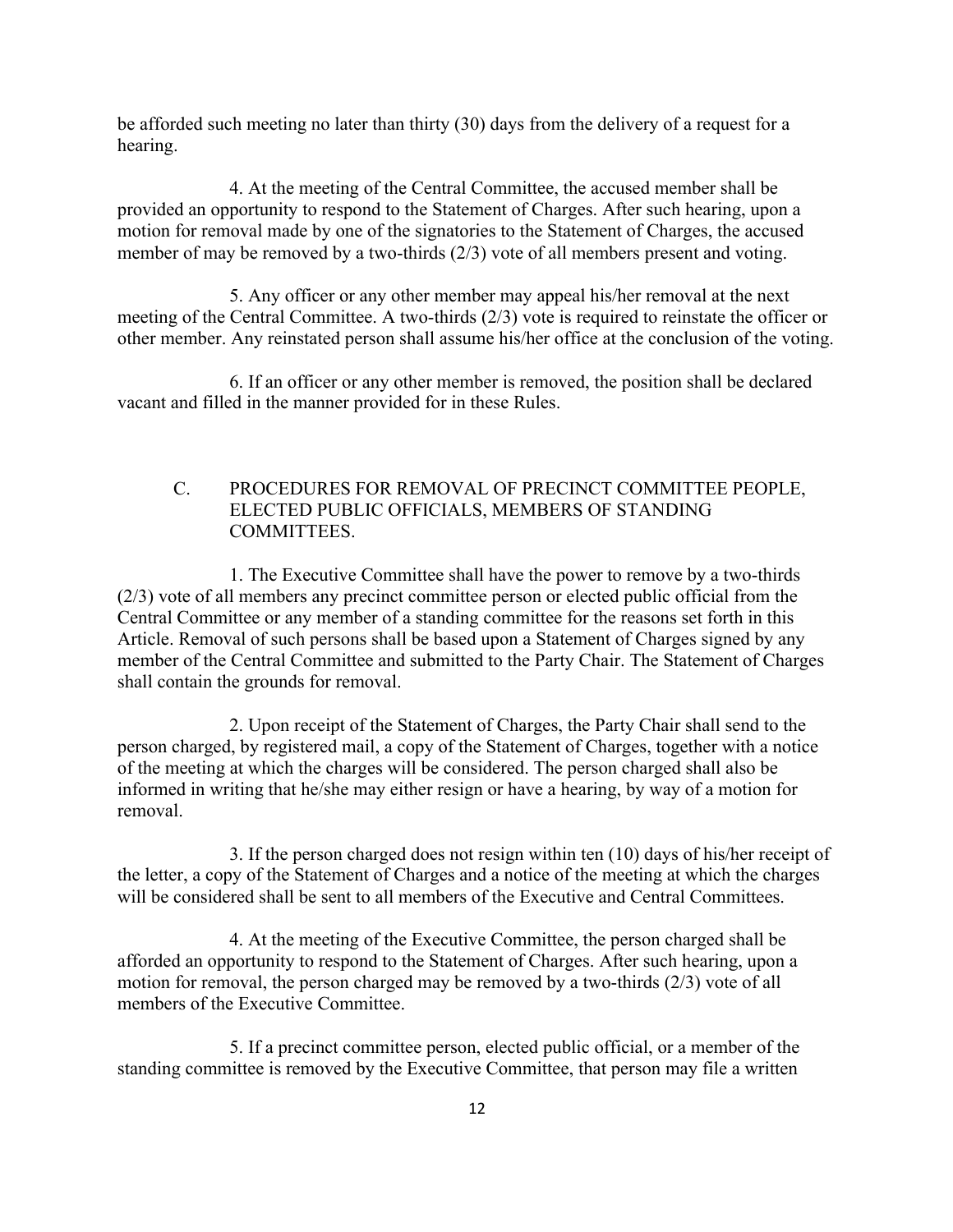appeal with the Party Chair within ten (10) days from the date of his/her removal. If such an appeal is filed, a meeting of the Central Committee shall be held to consider the appeal within thirty (30) days following the filing of the appeal. Written notice of the time, date, and place of the meeting, together with the decision of the Executive Committee, shall be sent to the person removed and all members of the Central Committee. A majority vote of all members of the Central Committee shall be required to reinstate the person removed. Any reinstated member shall resume his or her duties at the conclusion of the voting.

6. If a precinct committee person or member of a standing committee is removed, the position shall be declared vacant and filled in the manner provided in these Rules.

## D. ABSENCE FROM MEETINGS.

1. Any officer, other member of the Executive Committee, or any member of the Central Committee or standing committee may be properly excused if a satisfactory excuse is submitted to and accepted by the County Chair or the Executive Committee.

2. Any officer, other member of the Executive Committee, or any member of the Central Committee or standing committee who fails to attend in person, or by proxy, three (3) consecutive meetings or a total of six (6) meetings during a term of office when properly notified may be considered to have resigned from office.

3. The Secretary shall give written notice to the former member at least five (5) days prior to the next meeting of the Executive Committee.

4. At the next Executive Committee meeting, the former member may be reinstated by a majority vote of the Committee. The former member may present in writing any reasons for the absences before the vote on reinstatement is taken. The person in question shall not be entitled to vote.

#### **ARTICLE IX. RESIGNATIONS**

When any member of the Central Committee or Executive Committee resigns before the end of the regular term of office, the member must notify the Chair of his/her resignation in writing.

If the Chair resigns before the end of the regular term, he/she must notify the State Chair and one of the County Vice-Chairs in writing of that resignation.

A vacancy shall exist when the Executive Committee accepts the written notice of resignation. The vacancy shall then be filled in accordance with the provisions in these Rules. When any person has made a verbal statement of resignation, the Chair or a Vice-Chair shall request in writing that person to submit a written statement of resignation within ten (10) days. If that person does not resign in writing or if he/she does not deny his/her intent to resign in writing within ten (10) days after this request, a vacancy shall exist.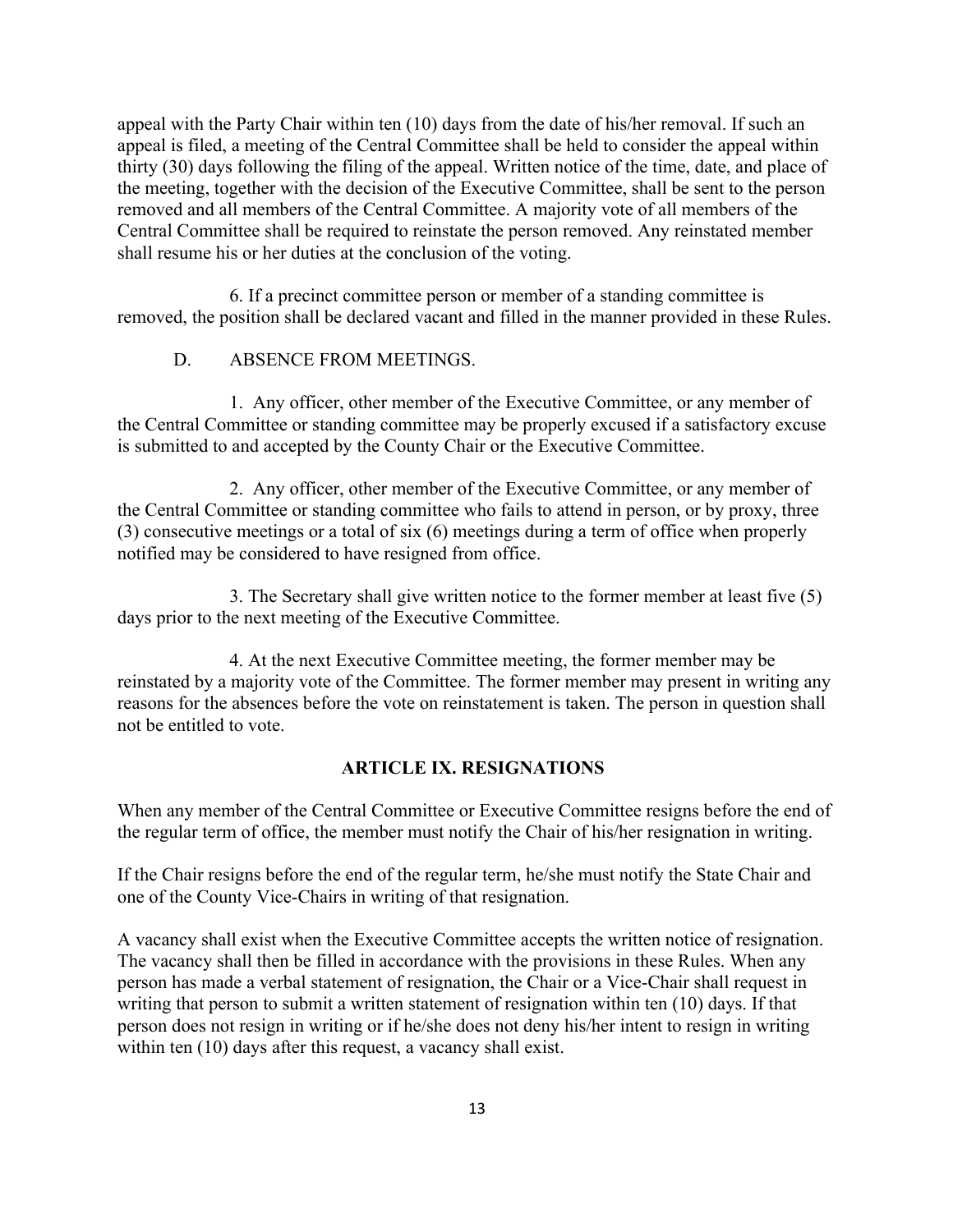### **ARTICLE X. BUDGET AND FINANCE**

A. FISCAL YEAR. The fiscal year for the Summit County Democratic Committee shall be January 1 to December 31 of each year.]

### B. BUDGET PROCESS.

1. By November 1st of each year, every standing and special committee shall submit to the Treasurer a proposed budget for the coming fiscal year. The Party Chair shall submit a budget for the Executive Committee.

2. Each committee budget shall contain two (2) levels of expenditures and shall indicate when the money will be needed on a month-by-month basis.

> a.) Basic Level Budget: The minimum amount the committee needs to meet legal requirements and to achieve the minimum duties established for it.

b.) Ideal Level: The amount the committee needs to aggressively meets its goals in the coming year.

3. The Finance Committee shall review the proposed budgets and submit its recommendations and its funding commitment to the Executive Committee by Nov. 15.

4. The Executive Committee shall submit a final recommended budget to the Central Committee by November 20. This proposed budget shall also include the Executive Committee's recommended fund raising strategy.

### C. REPORTS.

1. The Treasurer shall provide reports at each regular meeting of the Executive Committee and at all meetings of the Central Committee.

2. Once each year the County Chair shall appoint a capable member of the County Party to review the records of the Treasurer and report to the Executive Committee on the adequacy of those records.

3. The County Chair and the Chairperson of the Finance Committee shall arrange for an independent audit of the financial records of the Party at least biennially and report the results to the Central Committee as well as to the State Party Treasurer.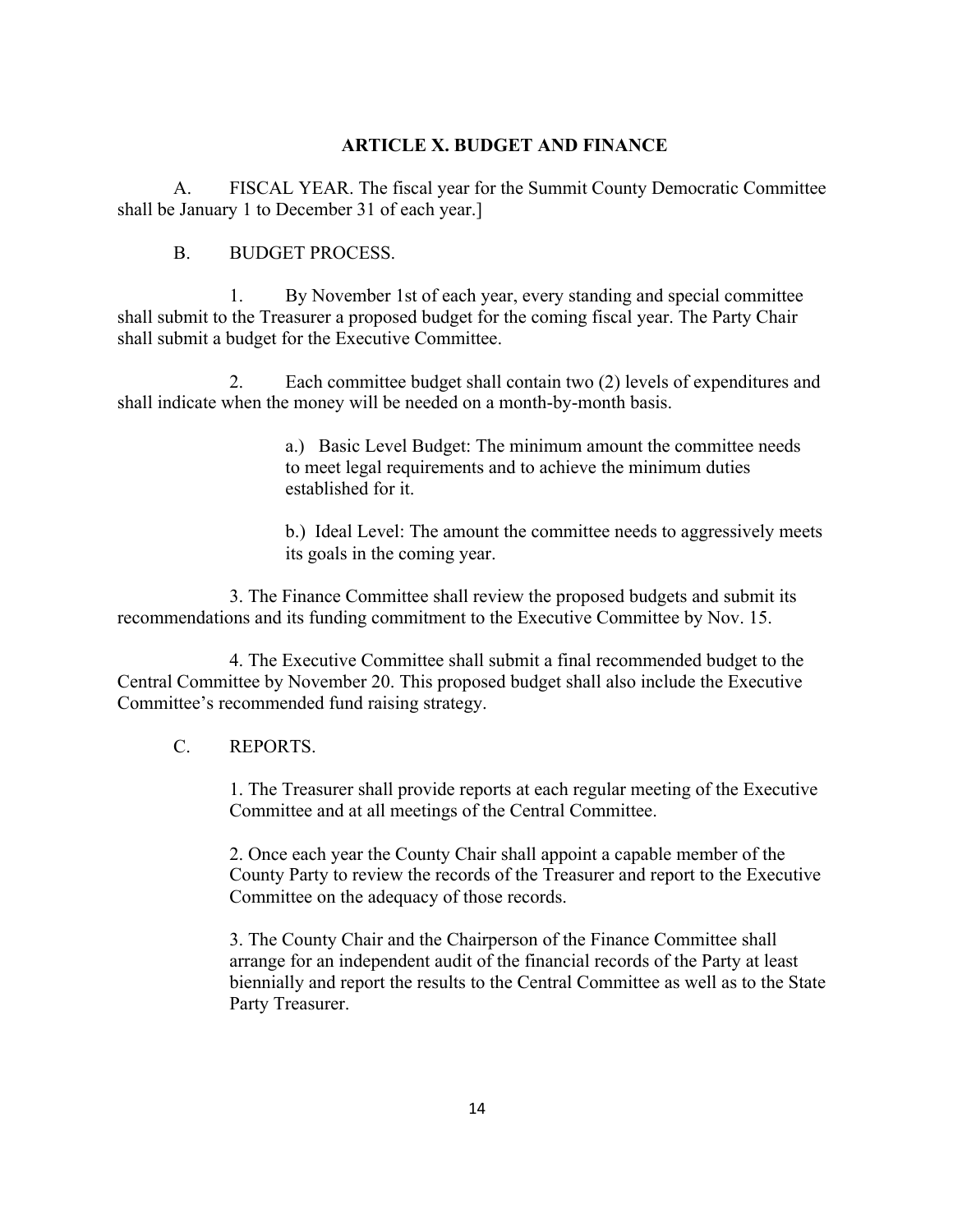### **ARTICLE XI. MEETINGS**

#### A. FREQUENCY.

1.Central Committee.

a.) Regular or Special Meetings. The Central Committee shall endeavor to hold regular membership meetings at least once a month. Special meetings may be called by any three (3) members of the Executive Committee or by ten (10) voting members of the Central Committee upon request to the Chair at least fourteen (14) days prior to the requested meeting to permit timely required notice of such a meeting, as provided by these Rules.

b.) Biennial Organizational Meeting. An organizational meeting shall be held between February 1st and 15th of odd-numbered years, as determined by the Chair.

2. Executive Committee. The Executive Committee shall meet as necessary and endeavor to hold not fewer than four (4) meetings a year as determined by the Chair, or upon the request by any three (3) members submitted to the Chair. The Executive Committee should set a schedule of regular committee meetings.

3.Standing Committees. Each standing committee shall meet as deemed necessary or at the call of the Committee Chair.

B. NOTICE.

1. Central Committee. The secretary shall give at least ten (10) days written notice to each Central Committee member of the time and place of the biennial organizational meeting and any regular or special meetings. The notice shall contain an agenda prepared by the Chair. The notice of the biennial organizational meeting shall also contain the names of all candidates for Party office who have previously submitted a written notice of candidacy to the Chair.

2.Executive and Standing Committees. The chair of the Executive Committee or any standing committee shall give at least five (5) days written or telephone notice of special meetings to each committee member, except in the case of an emergency. In the event of an emergency, the chair may give shorter notice. Executive Committee meeting notices and topics will be provided to the Central Committee. Notice of regularly scheduled meetings of standing committees need not be given.

3. Precinct Caucuses, Assemblies/Conventions. The Colorado Revised Statutes and State Party Rules shall govern notice of precinct caucuses and County assemblies/conventions.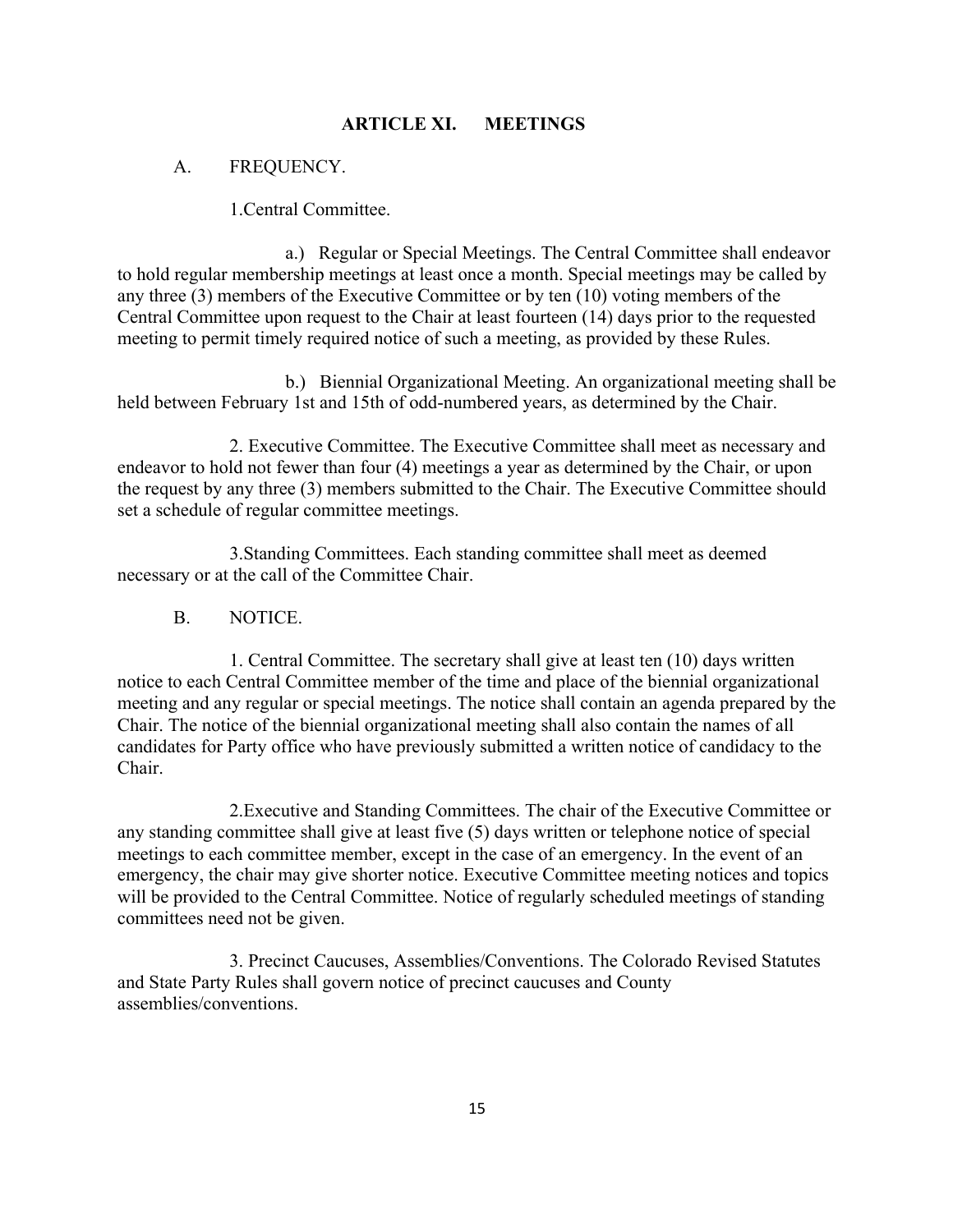### C. RULES.

1. Central Committee. Robert's Rules of Order shall govern meetings of the Central Committee, unless otherwise prescribed in these Rules.

2. Executive and Standing Committees. The Executive Committee or any standing committee may adopt rules of procedure, as deemed necessary.

3. Precinct Caucuses, Assemblies/Conventions. Robert's Rules of Order shall govern county assemblies and conventions, unless otherwise prescribed by these Rules or State Party Rules.

#### D. GENERAL PROCEDURES.

1. Open Meetings. All Central Committee meetings shall be open to the public and shall be held whenever possible in public places accessible to all Party members and large enough to accommodate all interested persons.

2. Secret Ballots. Voting by secret ballot at precinct caucuses shall be conducted in the manner provided for in the State Party Rules. Voting in any contested election of officers, other members of the Executive Committee, and the nomination of local candidates for public office at the County Assembly shall be by secret ballot. All other voting at Party meetings shall be open unless a motion adopted by a majority in an open vote requests a secret ballot.

3. Nominations. At Central Committee meetings, any candidate for Party office may be nominated from the floor. Any candidate for such office is encouraged to give advance notice of his candidacy to the Chair. At County assemblies and conventions, any candidate for public office shall give at least ten (10) days written notice of his candidacy to the Chair. Failure to give such notice shall bar consideration of his name by the assembly or convention, unless a majority of the assembly or convention waives the requirement.

4. Elections. To be elected, a candidate for any Party office must receive a majority of the total votes cast by the Central Committee for that office. If no candidate receives a majority on the first ballot, only the two candidates receiving the highest number of votes shall be placed on the next ballot. The State Party Rules shall govern all other elections, including the designation of candidates for public office at County assemblies and conventions.

5. Meeting by Teleconference. Meetings of the Executive Committee or any standing committee may be conducted by means of conference telephone or similar communications equipment by which all persons participating in the meeting can hear each other at the same time. The committee chair shall make a good faith effort to notify all committee members at least five (5) days prior to the teleconference, except in case of an emergency. In the event of an emergency, the chair may give less notice.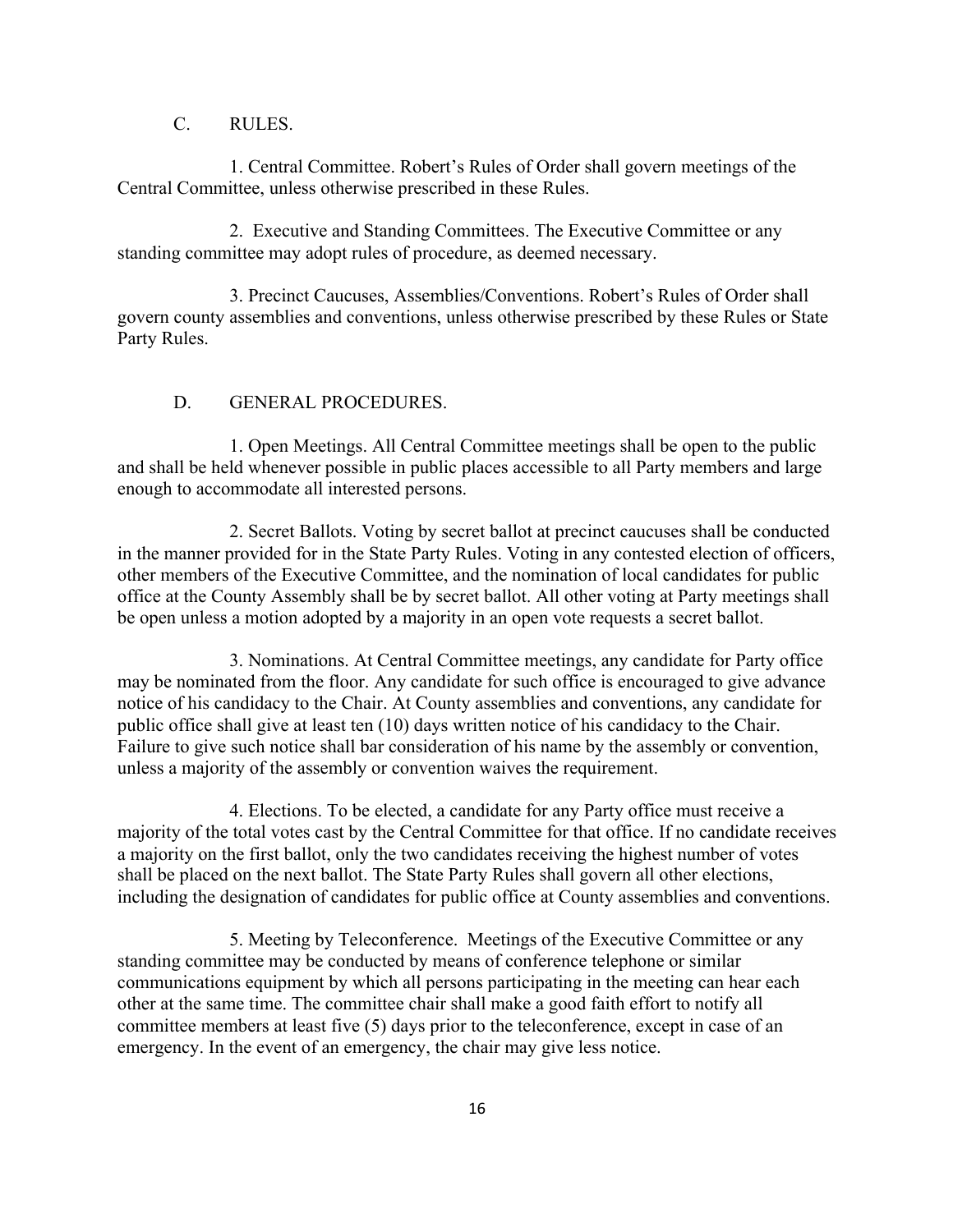6. Action by a Committee Without a Meeting. Any action of the Executive Committee or any standing committee may be taken without a meeting if all committee members entitled to vote give oral or electronic mail consent to the action taken. The action taken and the consent of all committee members to that action shall be noted in the minutes of the next committee meeting.

7. Minority Reports. A minority report shall be presented at any meeting, assembly or convention upon a favorable vote of ten percent (10%) or more of the members or delegates present at the meeting, assembly or convention.

### E. PROXIES.

1. If a Central Committee member is unable to attend all or any part of a meeting, he/she may designate, by signed authorization (proxy), an agent who is a Party member. In the case of precinct committee people, the designated proxy must reside in the same precinct as the member signing the proxy. Elected public officials, however, serving on the Central Committee shall not be permitted to vote by proxy. Officers of the Executive Committee or Chairs of any standing committee may grant a proxy to any Party member. Proxies designated by County District Chairs must reside within the same district.

2. The use of proxies shall be subject to the following rules:

a.) The agent shall register the written proxy with the presiding officer.

b.) The proxy may include full or partial instructions to the agent. To the extent the instructions do not pertain to a given vote, the proxy shall be considered uninstructed.

c.) No person shall exercise more than one proxy.

d.) The signed proxy must designate an agent by name. Blank proxies shall not be permitted. A proxy may not be reassigned to another person if the designated agent leaves the meeting. If the agent leaves, the proxy may be exercised only as an absentee or instructed ballot.

e. )Any proxy that does not comply with these Rules shall not be valid.

3. Proxies shall not be permitted for meetings of the Executive Committee.

### F. QUORUM.

1. Central Committee Meetings. Twenty-five percent (25%) of the total membership of the Central Committee shall constitute a quorum for any Central Committee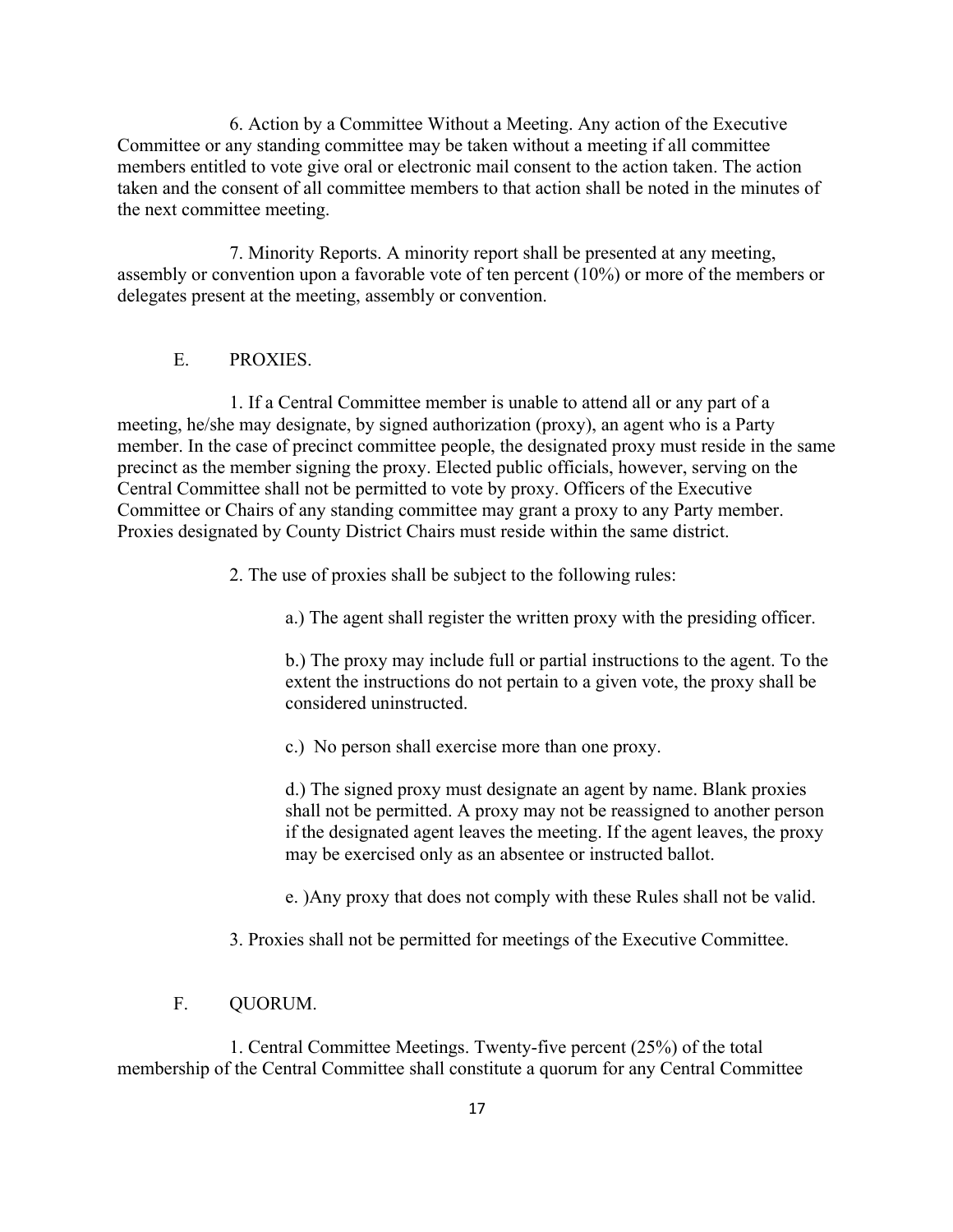meeting, unless otherwise provided in these Rules.

2. Executive Committee Meetings. Twenty-five percent (25%) of the total membership of the Executive Committee shall constitute a quorum for any Executive Committee meeting.

3. Standing Committee Meetings. Twenty percent (20%) of the total membership of a standing committee or three (3) persons, whichever number is greater, shall constitute a quorum for any standing committee meeting.

4. County Districts may determine their own quorum requirements.

5. County Assemblies/Conventions. A majority of the total number of delegates, or their duly elected alternates, to an assembly or convention shall constitute a quorum.

6. Quorums for precinct caucuses and meetings shall be those present.

### **ARTICLE XII. PARTY POLICIES.**

A. PURPOSE. To stimulate interest in the political process and provide a mechanism for making our political institutions responsive to the needs of our citizens, the Party should take positions on issues or concern to the residents of Summit County.

The Party shall seek to inspire and mobilize public and Party support for its policies, whenever possible.

#### B. ADOPTION PROCEDURE.

1. The Central Committee may adopt any resolution endorsing a position on an issue proposed by a majority vote of the members in attendance and confirmed by a 2/3 favorable polling of the entire Central Committee membership. Such a resolution shall then become the official position of the Central Committee. Proposed positions on issues should be referred to the Issues/Platform Committee for study and recommendations whenever possible.

2. In the event of an emergency requiring immediate action, the Executive Committee may propose for adoption any resolution endorsing a position on an issue by a two-thirds (2/3) vote of the members in attendance. The Chair shall then poll the Central Committee members by telephone or electronic mail concerning final adoption of said resolution. Upon approval by a 2/3 majority vote of the entire Central committee membership, such a resolution shall then become the official position of the Central Committee.